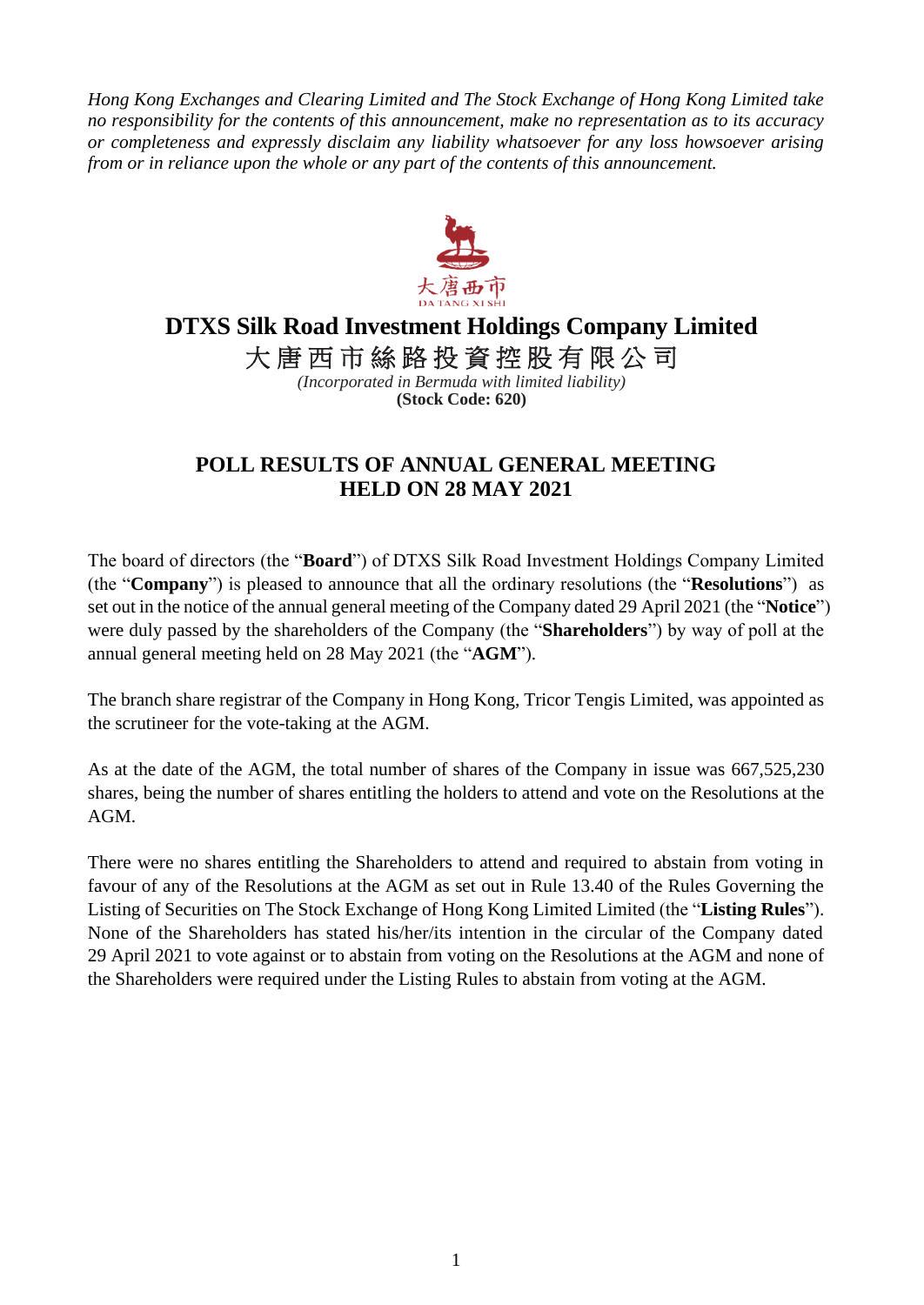The poll results are as follows:

| <b>Ordinary Resolutions</b> (Note 1) |                                                                                                                                                                                                                                                           | Number of Votes (%) (Note 2) |                                |
|--------------------------------------|-----------------------------------------------------------------------------------------------------------------------------------------------------------------------------------------------------------------------------------------------------------|------------------------------|--------------------------------|
|                                      |                                                                                                                                                                                                                                                           | For                          | <b>Against</b>                 |
| 1.                                   | To receive and adopt the audited consolidated<br>financial statements of the Company and its<br>subsidiaries and the reports of the directors and<br>independent auditor for the year ended 31<br>December 2020.                                          | 464,126,753<br>$(100\%)$     | $\overline{0}$<br>$(0.00\%)$   |
| $2(a)$ .                             | To re-elect Dr. Xu Zhihong as Executive Director<br>of the Company.                                                                                                                                                                                       | 464,126,753<br>$(100\%)$     | $\theta$<br>$(0.00\% )$        |
| $2(b)$ .                             | To re-elect Dr. Ma Chao as Executive Director of<br>the Company.                                                                                                                                                                                          | 464,126,753<br>$(100\%)$     | $\overline{0}$<br>$(0.00\%)$   |
| $2(c)$ .                             | To re-elect Mr. Kwok Chi Shing as<br>an<br>independent<br>non-executive director<br>of<br>the<br>Company.                                                                                                                                                 | 464,126,753<br>$(100\%)$     | $\theta$<br>$(0.00\%)$         |
| $2(d)$ .                             | To re-elect Mr. Tsang Yok Sing, Jasper as an<br>independent<br>non-executive director of the<br>Company.                                                                                                                                                  | 464,126,753<br>$(100\%)$     | $\theta$<br>$(0.00\%)$         |
| $2(e)$ .                             | To authorise the board of directors to fix the<br>remuneration of the directors of the Company.                                                                                                                                                           | 464,126,753<br>$(100\%)$     | $\theta$<br>$(0.00\%)$         |
| 3.                                   | To re-appoint Mazars CPA Limited as the auditor<br>of the Company and to authorise the board of<br>directors to fix their remuneration.                                                                                                                   | 464,126,753<br>$(100\%)$     | $\theta$<br>$(0.00\%)$         |
| 4.                                   | To grant a general mandate to the directors of the<br>Company to repurchase the Company's shares<br>not exceeding 10% of the total number of issued<br>shares of the Company as at the date of passing<br>of this resolution.                             | 464,126,750<br>$(99.99\%)$   | 3<br>$(0.01\%)$                |
| 5.                                   | To grant a general mandate to the directors of the<br>Company to allot, issue and deal with additional<br>shares of the Company not exceeding 20% of the<br>total number of issued shares of the Company as<br>at the date of passing of this resolution. | 464,126,753<br>$(100\%)$     | $\theta$<br>$(0.00\%)$         |
| 6.                                   | To extend the general mandate granted to the<br>directors of the Company to allot, issue and deal<br>with additional shares in the capital of the<br>Company by the aggregate number of the shares<br>repurchased by the Company.                         | 464,126,753<br>$(100\%)$     | $\boldsymbol{0}$<br>$(0.00\%)$ |

*Notes:*

1. The full text of the Resolutions was set out in the Notice.

<sup>2.</sup> The number of votes and percentage of voting shares are based on the total number of shares of the Company held by the Shareholders who voted at the AGM in person or by proxy.